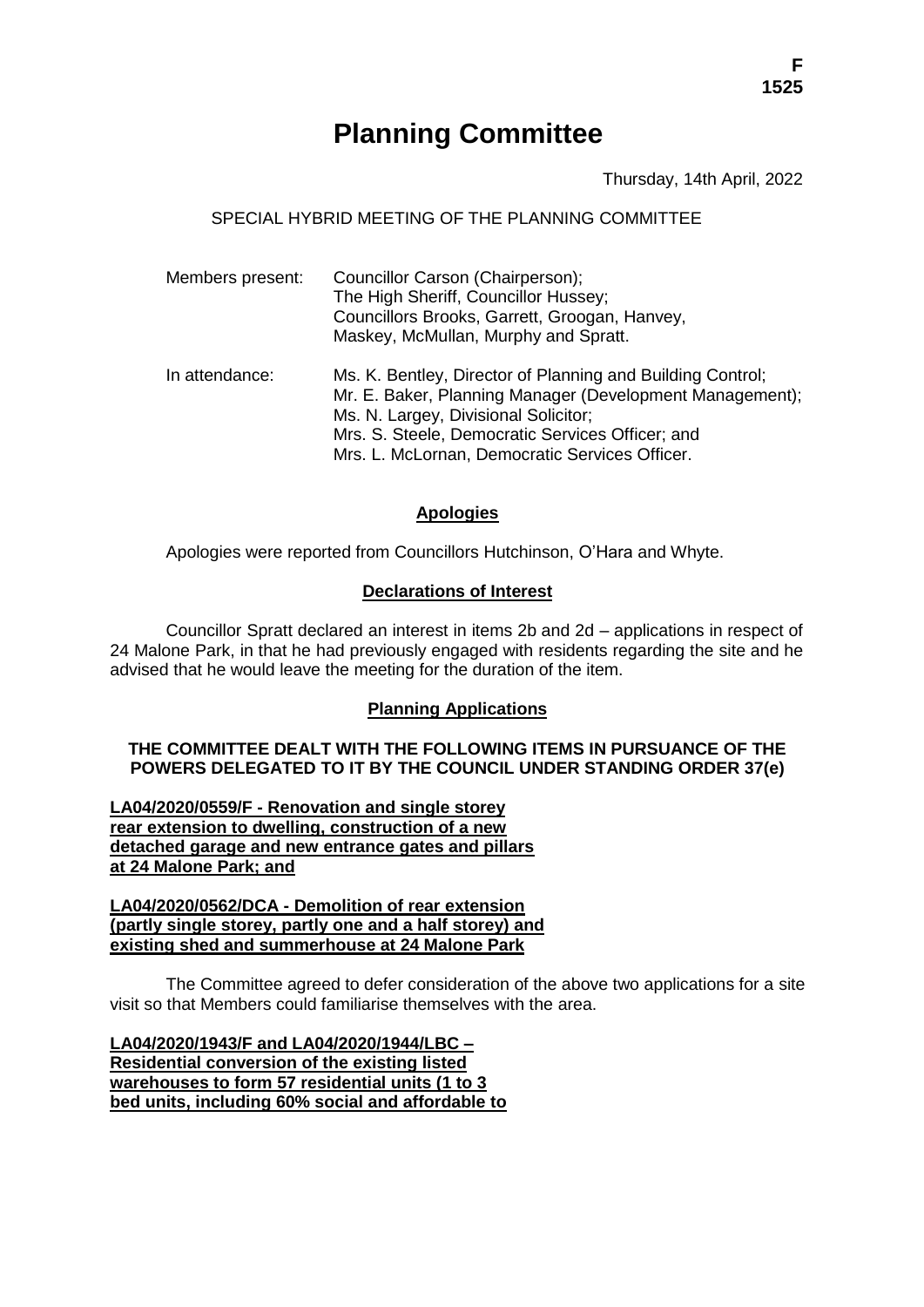# **include a minimum of 20% social housing at 3-19 (Former Warehouse) Rydalmere Street**

The Committee was reminded that the details of the application had been presented to it as part of the preceding Pre Determination Hearing which had taken place immediately prior to the Special Meeting.

The Principal Planning officer explained that DfI had confirmed that it was not calling in the application and that it was being returned to the Council for a decision.

DfI Roads had concerns regarding road safety and traffic progression as a result of insufficient parking. However, it had also provided conditions and informatives should the Council view that the development was acceptable.

The Committee was advised that the concerns which had been raised by DfI Roads should be balanced against the characteristics of the site, its sustainable location and the significant benefits of the scheme, notably that it would bring the important listed buildings back into viable use, deliver much needed affordable housing and that it would have regeneration benefits for the area.

A Member expressed deep frustration that DfI Planning had taken five months to return the application to the Council for its determination without any explanation. The Committee agreed that a letter be sent to DfI Planning expressing its frustration in relation to the delays and to request a timeline as to when the regulations that require mandatory Pre-Determination Hearings under such circumstances will be changed. it

After discussion, the Committee approved the application, subject to conditions and a Section 76 Planning Agreement, with delegated authority given to the Director of Planning and Building Control to finalise the wording.

(Councillor Brooks left the meeting at this point in proceedings)

**LA04/2021/2280/F - Mixed use, mixed tenure residential-led development of 778 apartments in three buildings with internal and external amenity space; flexible commercial/community floorspace (convenience store with hot food counter/A1/A2/D1 uses/cafe/bar/restaurant); public realm including public square and waterfront promenade; cycle and car parking and associated landscaping, access roads, plant and site works including to existing river revetment on lands adjacent to and south east of the river Lagan, west of Olympic Way of Queen's Road, Queen's Island**

The Senior Planning officer presented the details of the major application to the Committee. She explained that Blocks 11 and 11a were proposed for Build to Rent (BTR) accommodation whilst Block 9 was proposed for social housing (78 units), with the remainder being managed by the Housing Association for private rental. An area of the site (Area 10) would be dedicated as a public square called "South Yard Square".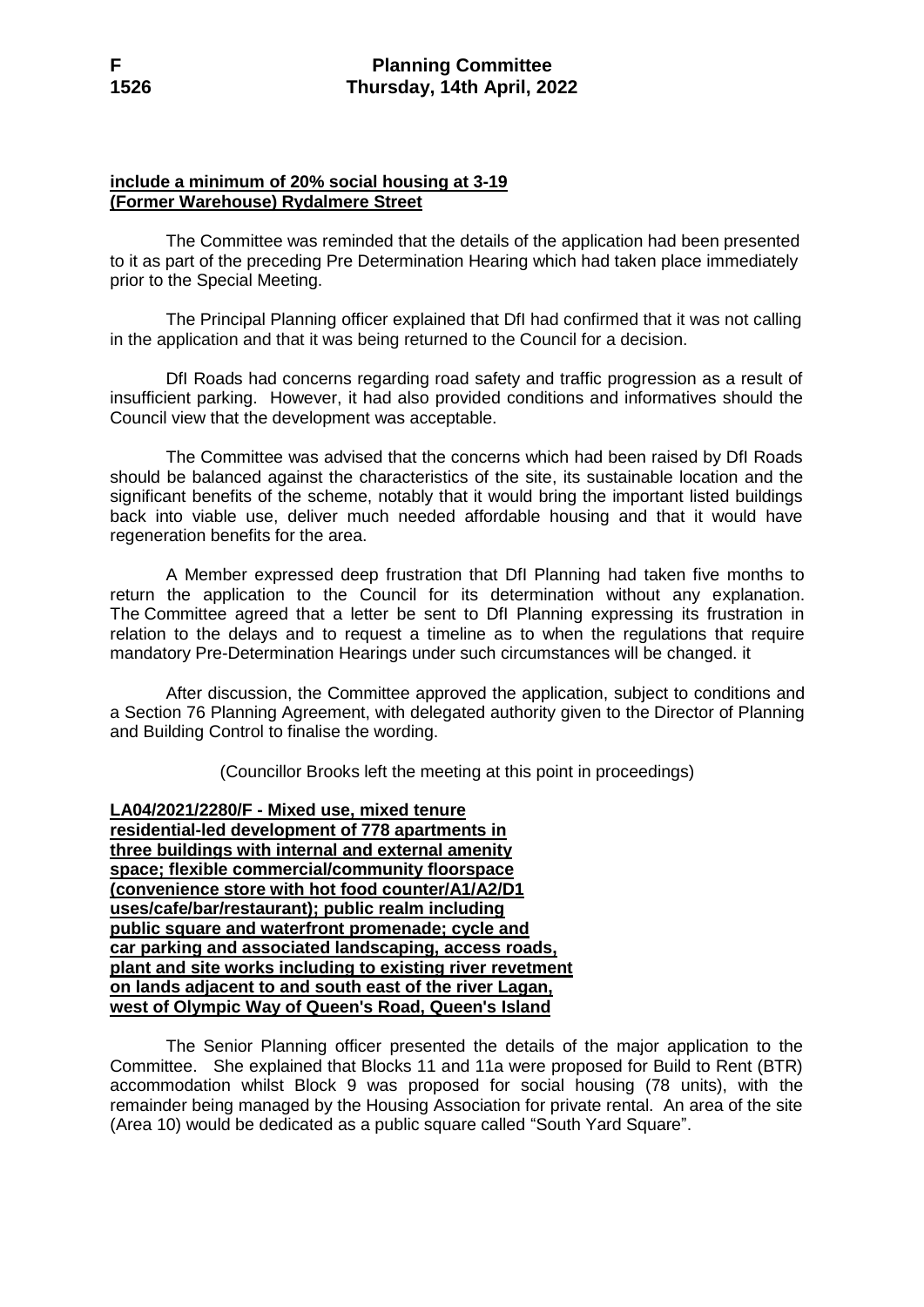She outlined the main issues which had been considered during the assessment of the application included:

- the principle of a mixed-use development at that location;
- development of open space;
- housing delivery including affordable housing;
- transport including network capacity, parking provision and highway safety;
- design, layout and impact on the character and appearance of the area;
- impact on built heritage and archaeological interests;
- the quality of living environment for prospective residents;
- the impact on amenity of nearby residents and businesses;
- environmental protection and human health;
- waste management;
- drainage and flood risk:
- wastewater infrastructure;
- ecology and natural heritage;
- economic considerations;
- a Planning Agreement and developer contributions; and
- Pre-Application Community Consultation.

The Members were advised that the site was located within the development limit of Belfast in the BUAP 2001 and Draft BMAP 2015 (dBMAP, both versions). It was un-zoned, white land in the BUAP 2001 whilst under both versions of dBMAP 2015, Zoning BHA 01 allocated the site and wider lands at Titanic Quarter for mixed-use development. She explained that dBMAP 2015 (v2014) required development to accord with an overall Development Framework to be agreed by the Department. The Development Framework had been prepared in 2003, adopted by the former Department of Environment and was amended in 2010.

She explained that, as the site was within the development limit and considering the site context, relevant zonings and site history, the principle of a mixed-use development including housing was already established and was acceptable.

The Committee was advised that the proposed development would cost an estimated £117million to construct, generating an estimated 310 full time equivalent (FTE) construction jobs over three years. It was further estimated that non-residential uses at the proposed development would require a total of 80 gross direct FTE jobs onsite to support commercial/community operations in the retail, professional services, health and care and hospitality sectors.

She reported that a number of green travel measures were included as part of the application in order to mitigate the low level of parking spaces. The measures included Travel plans for each block, a travel fund of £400,000 to be managed through the Travel Plan process and used by Translink to provide Travel Cards and to support the G2 Glider. In addition, Belfast Bikes and Car Club membership were also proposed as well as the option of a bicycle voucher. She explained that there would be a flexible pot of money in which membership of the Belfast Bikes and Car Club schemes and the option of a bicycle voucher would be offered to residents and, if any residents did not want to take up some of the options, the money would roll forward, meaning that the pot would be available for a minimum of five years.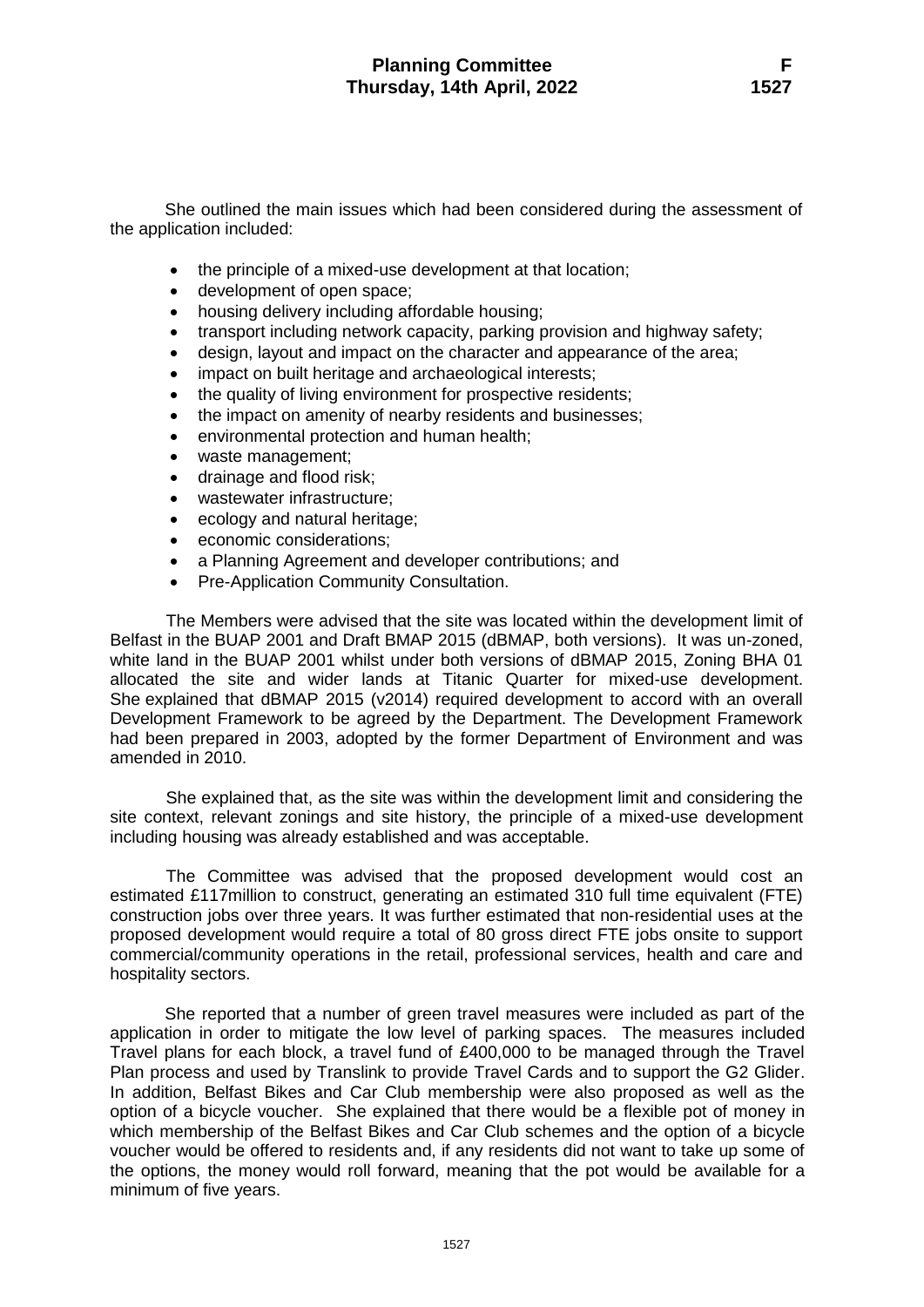In respect of the open space, she outlined that 26% of the site was public open space, which was in addition to the terraces and courtyards which were private spaces for residents.

She outlined that a number of amenities were provided on site, including a convenience store, bars, restaurants and a crèche, and that it was therefore anticipated that a reduced number of trips to and from the site would be required in comparison with other schemes.

She outlined that the total internal and external amenity space provided per unit ranged from 6.4 square metres to 8.5square metres, which was slightly below Creating Spaces standards but that officers believed that the quality of the spaces and the proximity to amenities were relevant.

The Committee was advised that a number of representations had been received in respect of the scheme, 6 letters of support and 8 letters of objection. The letters of support welcomed the high density, City living as well as the sustainable transport options and the regeneration of the site. The objections cited issues with the Build to Rent model, the impact on existing land values, the impact on traffic and travel, the loss of open space, amenity issues and the height, scale and design.

Statutory consultees, including DfI Roads, DfC HED, DAERA NIEA, Shared Environmental Services (SES), DfI Rivers and Belfast City Airport, had been consulted and had no objection to the proposal, subject to conditions and a Section 76 Planning Agreement as appropriate.

The Committee was advised that the site fell within Phase 2 of Titanic Quarter which was the subject of the outline planning approval (Z/2006/2864/O). As part of that approval a number of conditions were imposed setting a trips ceiling, above which wider roads infrastructural improvements would be triggered. The wider area had already been subject to a number of other transport infrastructure improvements as part of the Titanic Quarter Transport Master Plan, including the realignment of Queen's Road; signalisation of Queen's Road / Sydenham Road junction; widening and improvements along Queen's Road; improvements on Sydenham Road; a high frequency bus service and the Glider Route; and the construction of the Sydenham Road / Titanic Boulevard signalised junction.

Further infrastructure works had also been approved under planning application LA04/2019/2810/F for the creation of the Titanic Eastern Access Road, which would provide connectivity from Sydenham Road to Queens Road via Hamilton Road. The Members were advised that it would improve vehicular progression on the Queen's Road and Queen's Quay.

The Committee's attention was drawn to the Late Items pack whereby the NIHE had advised that it had no further comment in relation to the Further Environmental Information (FEI) over and above its previous consultation response.

The Senior Planning officer also explained that NI Water (NIW) had provided an updated consultation response, having reviewed the FEI. It had noted that the original planning permission for the site had expired and that it was a new application. NIW stated that the TQ Development Framework did, in its view, hold some weight. NIW had signed up to the Development Framework including the associated Drainage chapter, in 2008, in light of the waste-water infrastructure requirements at that time. NIW stated that it believed that a review of the Titanic Quarter site from a holistic perspective was now required as the circumstances had developed. Due to waste-water infrastructure constraints, there might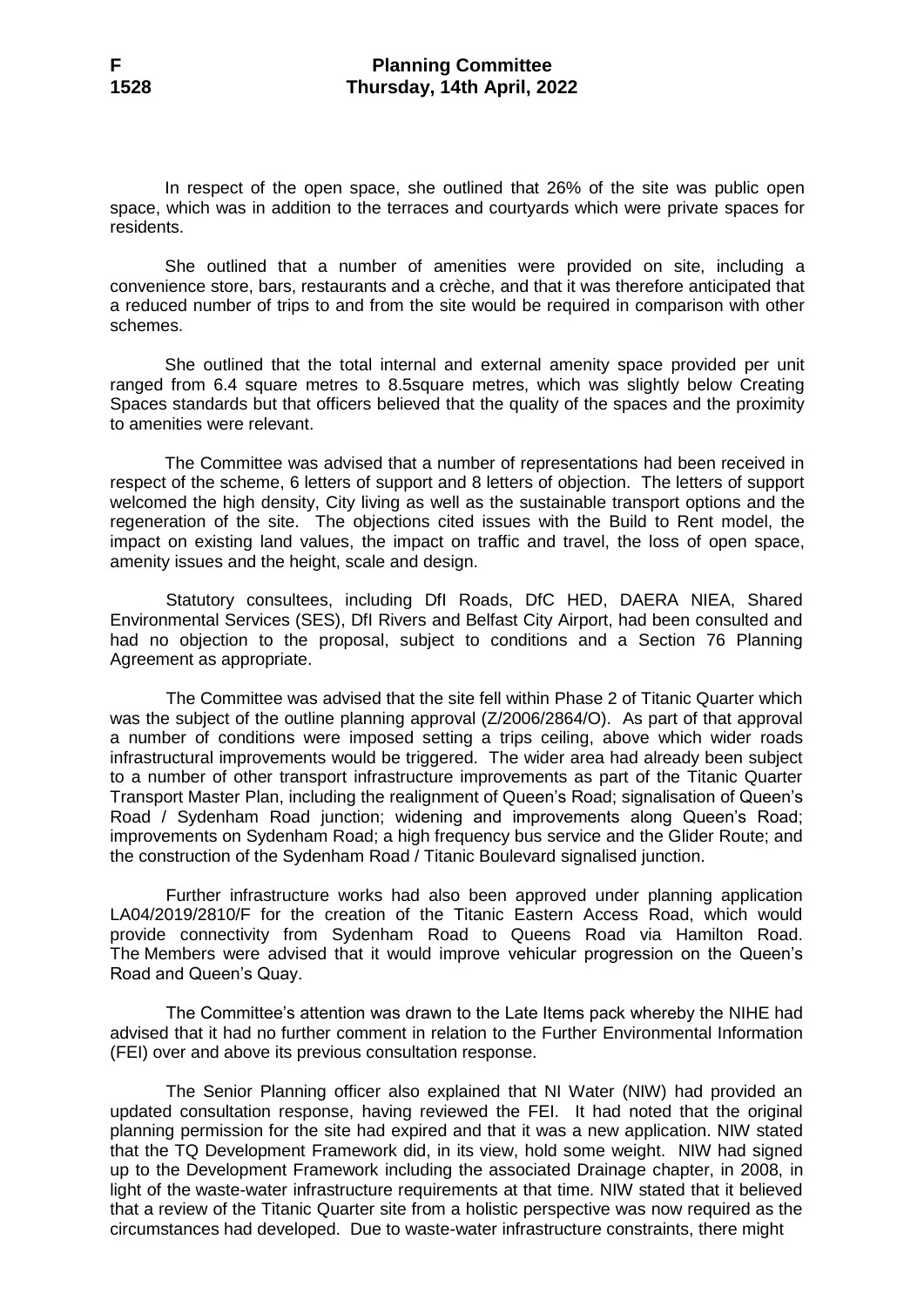be environmental risks associated with increased loading as a result of the proposed development. NIW had therefore recommended approval of the application with conditions. Specifically, it had recommended a condition which required approval of mitigation via the waste-water assessment process to ensure that the impact of foul sewage connection would be at zero detriment from an environmental perspective. NIW had also advised the Planning Service that the mitigation solution should be easily resolved. However, formal confirmation could not be provided until the completion of hydraulic modelling which was due to be finished by the beginning of May.

The Senior Planning officer reported that non-statutory consultees, including Environmental Health, Economic Development, the Local Development Plan team, the City Centre and Regeneration team, the Northern Ireland Housing Executive (NIHE) and Belfast Harbour Commissioners had no objections to the proposal subject to conditions and relevant Section 76 provisions. The Council's Senior Urban Design Officer had provided detailed comments on design aspects of the scheme.

As part of the Late items pack, the applicant had sought to clarify a number of points contained within the case officer report. The Committee was asked to note a number of points, including:

- the number of objections was 8, not 9;
- clarification was provided regarding specific numbers of parking spaces and cycle spaces;
- the outline planning reference was Z/2006/2864/O as opposed to Z/2010/2864/O;
- additional clarification on trip levels and sources of information had been provided;
- in paragraph 4.2 of the Case officer's report, PPS13 had not been listed;
- regarding short-term occupancies all tenancies would be protected and a full-time management team would be in place to control;
- regarding the phasing of social housing once title to the land for Block 9 was transferred to a registered Housing Association, the first BTR block could be occupied (but not both). The remaining BTR block would only be able to be occupied once the social rented housing had been constructed to NIHE specification, transferred to a Housing Association) and certified to the Council with a certificate of completion. The approach sought to strike a balance between the need to ensure the delivery of the social housing units (and the other Housing Association units) and the delivery of the BTR units;
- all bars and restaurants would be publicly accessible;
- no bridge was proposed in the Phase 2 masterplan;
- reference to new bicycle vouchers would be specified in the individual Travel Plans;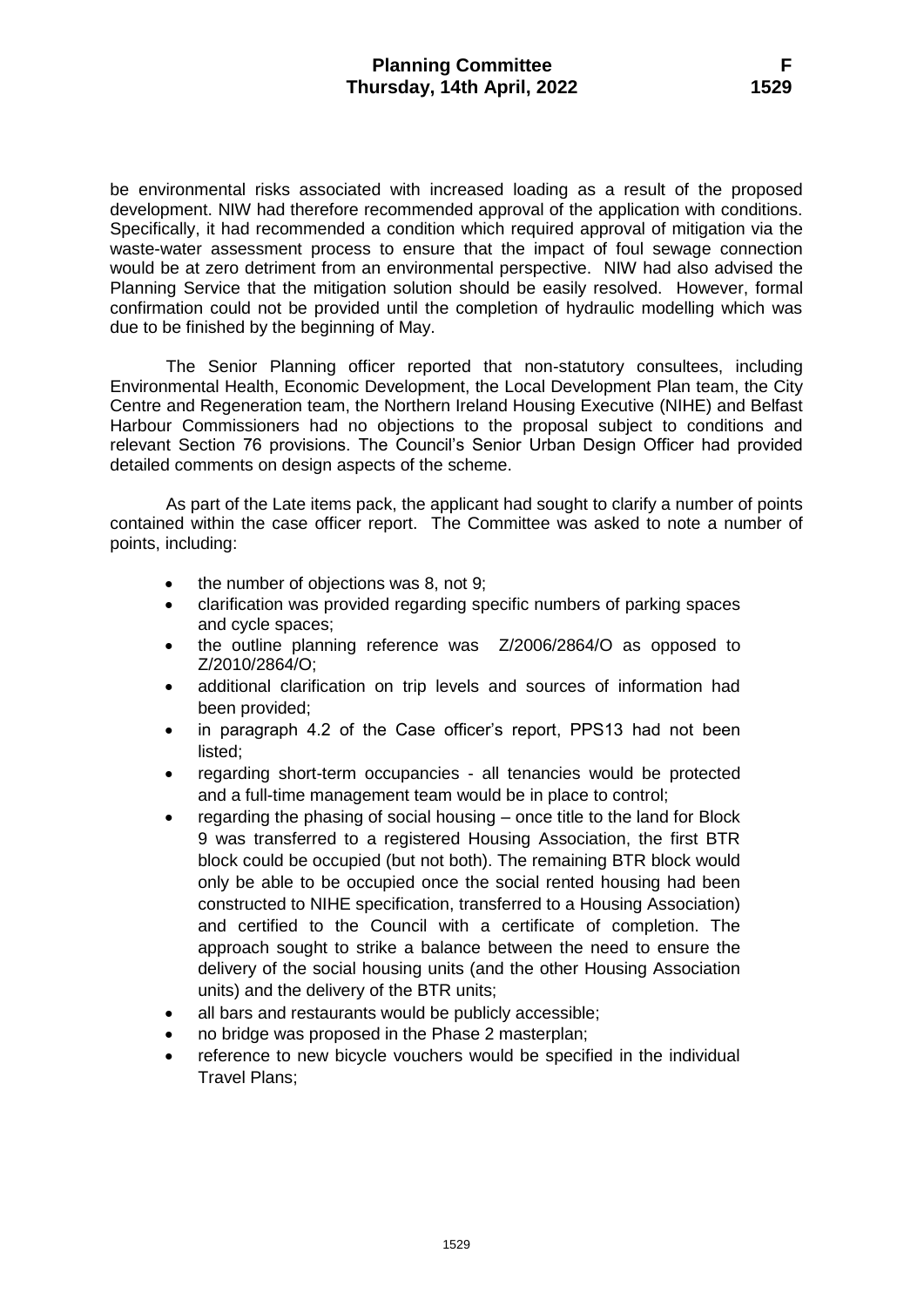- in relation to paragraph 8.7.17 there would be 614 Juliet balconies; and
- Para 8.7.18 there would be no sky bars, but sky lounges instead.

The Senior Planning officer reported that six letters of support for the scheme had been received as well as nine letters of objection.

The Chairperson welcomed Ms. S. Murphy, agent for the application, to the meeting. She advised the Committee that:

- the major mixed tenure residential development scheme was being brought forward by developers Lacuna Developments and Watkin Jones Group Plc, who had a track record of delivering in Belfast, having brought forward several of the purpose-built student accommodation schemes;
- it was a direct response to the opportunity to deliver a Build to Rent (BTR) proposition at scale, in support of the Council's Belfast Agenda, with its focus on increasing the resident population within and adjacent to the City Centre;
- the site was located on the river edge within Titanic Quarter which was part of Belfast's Innovation District. It was adjacent to Titanic Belfast and other heritage attractions, including the Slipways and Hamilton Dock, and was also on the Maritime Mile and within a 20 minute walk to the city centre;
- the 778-unit scheme included a mix of private and social rented units together with commercial ground floor uses including a crèche, high quality internal and external amenities and extensive high quality public realm equating to 26% of the overall site area;
- the application was supported by an Environmental Impact Assessment and followed extensive Pre-Application Discussions (PADs) with the Council and Statutory Consultees. Pre-application consultation had also taken place with local stakeholders;
- the planning history confirmed the principle of waterfront residential use at the site;
- the scheme was closely aligned to the objectives of a suite of City strategies and included generous provision of Housing Association housing and significant investment in high quality public realm, both of which would be of benefit to the City;
- the development would also deliver a range of social and economic benefits, the creation of jobs during both the construction and operation of the development, and the provision of additional services and facilities within Titanic Quarter, helping to build its critical mass;
- the proposals generally accorded with the approved Titanic Quarter Development Framework and the requirements of planning policy. They could be brought forward without harm to interests of planning importance, including heritage assets such as the shipyard's iconic scheduled cranes and graving dock, and the listed drawing office. Titanic Belfast would continue to be prominent and visible in local views, including over the scheduled slipways as envisaged by the Development Framework;
- the scheme was of a high standard of design which benchmarked well against similar schemes in other Cities in the UK and Ireland. It would mark a further step towards realising the vision of Titanic Quarter as a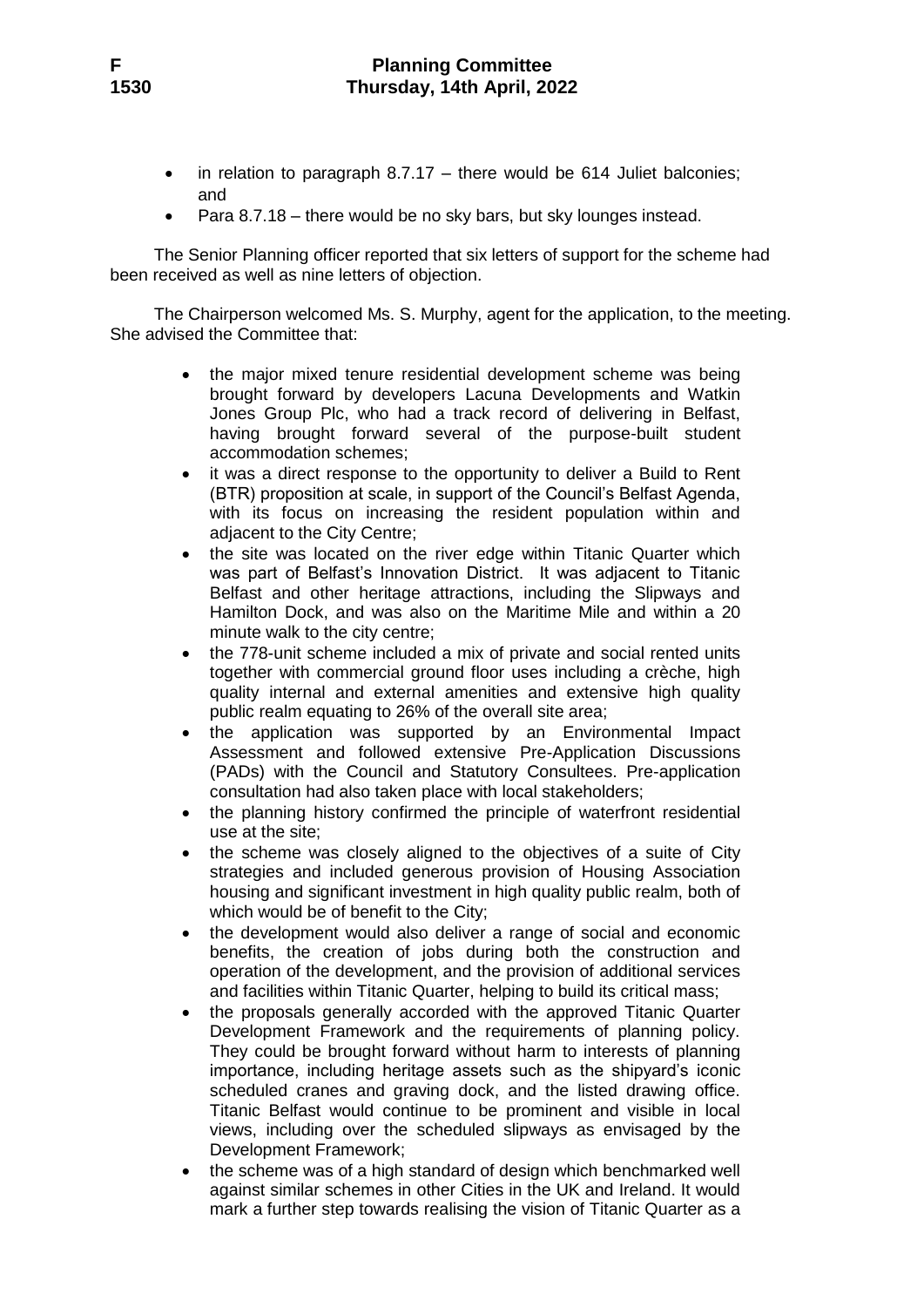high-profile European waterfront and new urban quarter, contributing to the future prosperity of the city as a whole;

- a clear focus of the scheme was to ensure that it had strong sustainability credentials and could successfully be delivered from a transport perspective;
- the scheme was a direct response to tackling climate change, reducing urban sprawl and creating a connected community. Consistent with its highly accessible location, a low level of car parking was proposed;
- creating new dense neighbourhoods, supported by amenities, local services and public open spaces helped to build healthier and more sustainable communities, which, aligned with the Bolder Vision, would help create a greener, more walkable and connected city; and
- a Section 76 Agreement would secure the commitments made in the scheme's Travel Plan, including the delivery of appropriate cycling infrastructure and an innovative Travel Fund designed to equip future residents with a range of alternatives to the private car.

The Chairperson thanked Ms. Murphy for her contribution.

A Member queried why less amenity space was being provided for residents in Block 9, which had been earmarked for social housing. She also queried why Block 9 did not meet the standards for adequate outlook. In response, Ms. Murphy advised the Committee that the site was located close to a number of public open spaces such as the slipways and that the site itself comprised 26% open space. She added that there was also the children's playpark and the sports facilities for all residents on site. She explained that Block 9 had been designed in line with the new City Centre Design Guide and that a number of the units had balconies.

The Senior Planning officer advised the Committee that the external private amenity space was similar in all three blocks. She explained that the difference between Block 9 and the other blocks was in respect of less internal amenity space, such as the absence of a working from home space and a sky lounge, which she explained that officers could not insist upon for social housing units.

A further Member stated that, while he welcomed that 10% of the units were to be designated for social housing, he would always like to see more. In response to a question regarding the management of the site, Mr. J. Anderson, Choice Housing, advised the Committee the social housing units were in one block as it would be too difficult to manage if they were dispersed throughout the blocks and that, in general, they zoned the areas for management purposes.

In response to a further Member's query regarding the scale and massing of the development, the Chairperson advised the Members that Mr. A. Murray, Director at TODDS, advised the Committee that extensive conversations had taken place with the Urban Design officer and with Historic Environment Division (HED) in relation to the design. He explained that the blocks had been architecturally considered with appropriate stepping of different building heights.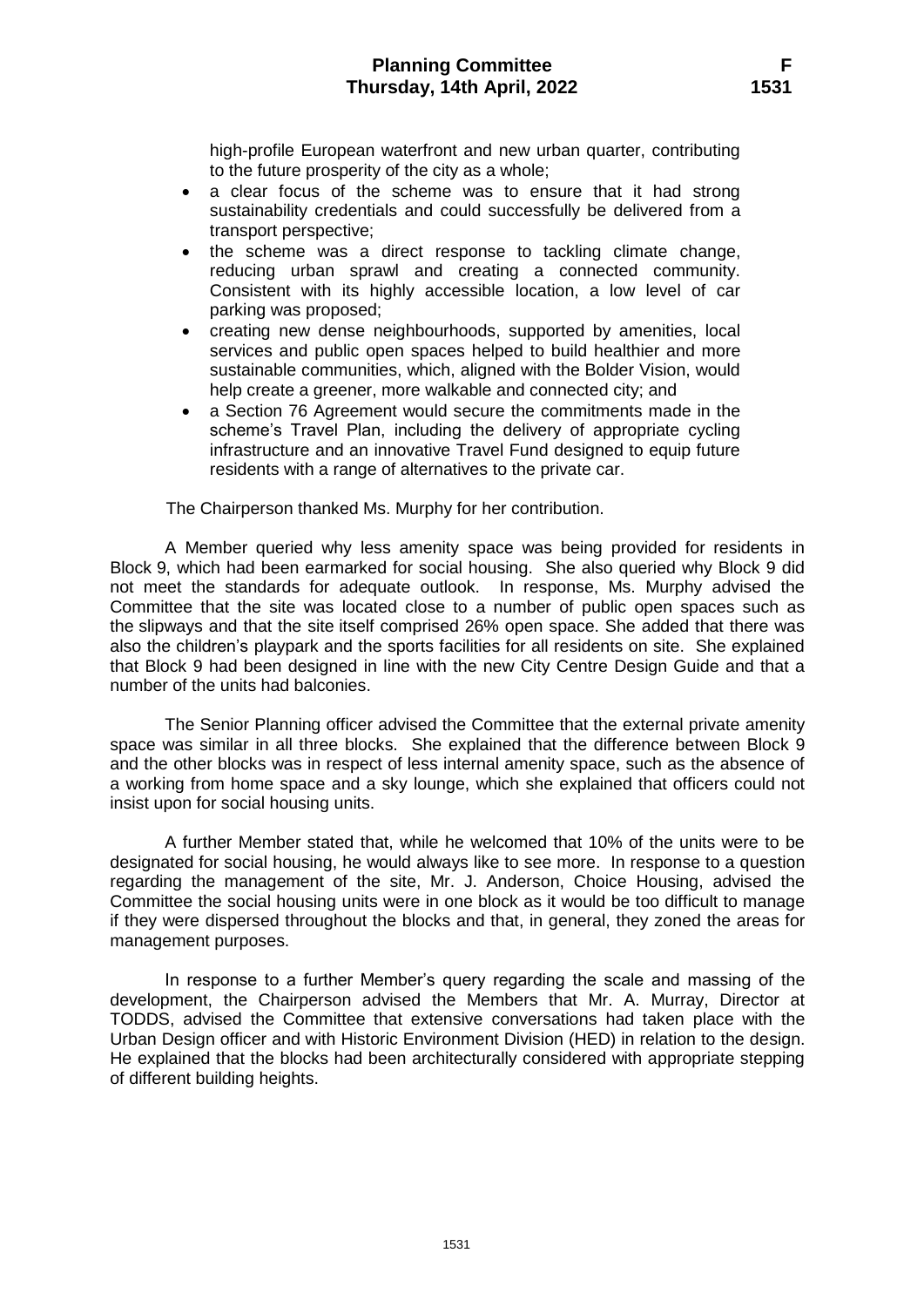In response to a further question regarding the quality of the outdoor balconies and terraces, Mr. Murray explained that the climatic environment of the site, especially the prevailing winds, had been taken into consideration when designing the outdoor amenity spaces.

The Senior Planning officer added that it was important to note that, not only would South Yard Square be protected from the elements, but that it would be a focal point in the middle of Phase 2. She explained that it would be surrounded by buildings on either side, including the recently approved Hamilton Dock hotel.

A Member complimented the applicant team on a progressive application and on the inclusion of social housing within it. He added that the queries which Members had raised at the briefing the previous month had also been taken on board and dealt with in relation to the green travel measures and that that was to be welcomed.

The Chairperson advised the Committee that Mr. C. Sloan, DFI Roads, was in attendance to answer questions.

A Member asked for further clarification in respect of the Queen's Island Strategic Masterplan and in relation to the trigger point of the number of trips for wider roads infrastructural improvements. In response, Mr. Sloan advised the Committee that the Strategic Masterplan had not yet been finalised but that a detailed transport assessment had been carried out which illustrated that the development could be accommodated on the existing road network. He advised the Committee that the DFI assessment of the proposal had been a thorough desktop exercise in accordance with standards. He added that the responsibility for the upgrade of the junction at Queen's Road would likely fall to the Belfast Harbour or T2, as it was on private, not public, land.

The Chairperson advised the Committee that Mr. C. O'Hara, Technical Director at RPS, was in attendance to answer any questions in relation to transport and traffic. Mr O'Hara advised the Committee that the trigger level had been set in 2005, seventeen years ago, and that it had been based on trip predications at that time for development proposals within the Titanic Quarter. However, he advised the Members that the actual number of trips measured since that time had been significantly lower than anticipated. He explained that the only two sites which were operational were the Titanic Hotel and Titanic Belfast and that the prediction was that they would generate 2239 daily trips. He explained further that the actual trips associated with those two developments were less than 1000 per day and that there was therefore considerable headroom in that development alone in respect of the trigger level.

He confirmed to the Committee that the Transport Assessment, which had formed part of the planning application, had been carried out in 2019, when traffic had been at prepandemic levels. He explained that the assessment had taken into consideration the number of trips associated with the recently approved Hamilton Dock Hotel, the approved Aquarium, Catalyst Inc., the Odyssey approval and the Financial Services campus. He explained that they had untaken detailed junction modelling, including the introduction of the Eastern Access Road. He added that it was important to note that the development in question only contained 140 car parking spaces and therefore the traffic impact could not be that significant. DFI Roads reviewed and assessed the Transport Assessment and concluded that the impact of the proposed development could be accommodated on the existing network without the need for any mitigation measures.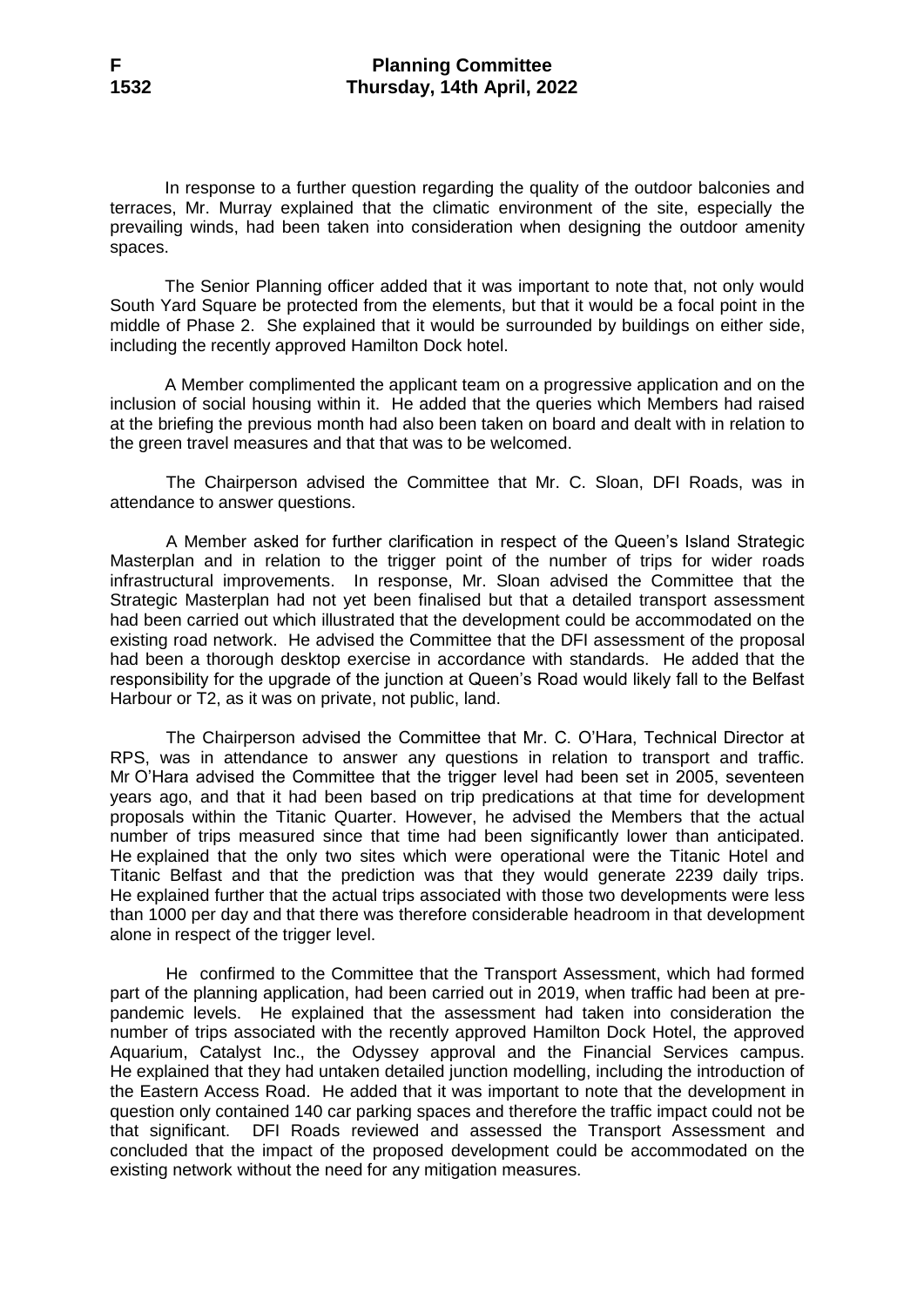In response to a further Member's question regarding the current capacity available in the area, the Senior Planning officer reiterated that the modelling undertaken in 2019 had illustrated that the figures which had been agreed in 2005 far exceeded the actual number of trips on the ground.

Mr. O'Hara advised the Committee that the capacity of the junction, as it currently sat with the existing 2019 traffic flow, all the associated committed developments and the proposal which was in front of Members that evening, was at 85% of its full capacity.

A Member stated that she still had concerns regarding the traffic levels in the Queen's Road area which had been well documented.

Moved by Councillor Groogan, Seconded by Councillor Carson and

Resolved – that the Committee writes to DFI Roads to request an update on the upgrade of the junction at Queen's Road.

A Member requested further information in relation to the level of public open space within the development and how it had been calculated, expressing concern that not all the land would in actual fact be public open space. Ms. Murphy advised the Committee that, even by removing the creche's private outdoor play space, car parking areas and footways, the development was still well over the 15% as required by PPS8, with the space provided by the promenade, the promenade link/thoroughfare and South Yard Square.

A Member stated that she still had a number of concerns with the development, particularly the outlook and overshadowing of Block 9 and the amenity space provided. The Senior Planning officer responded to the queries raised and emphasised that the officers had taken an on balance approach and that the nearby facilities which were on the doorstep of the development mitigated against the amenity concerns raised.

The Chairperson then put the officer's recommendation, to grant approval to the application, subject to conditions and a Section 76 Planning Agreement as set out in Case officer's report and the Late Items pack. Delegated authority was sought for the Director of Planning and Building Control to finalise the conditions and the Section 76 Agreement.

On a vote, four Members voted for the recommendation and three against and it was accordingly declared carried.

#### **Miscellaneous Item**

## **Public Accounts Committee Report on Planning in NI**

(The High Sheriff, Councillor Hussey, left the meeting at this point in proceedings)

The Committee considered the undernoted report and the associated appendices which are available on mod.gov: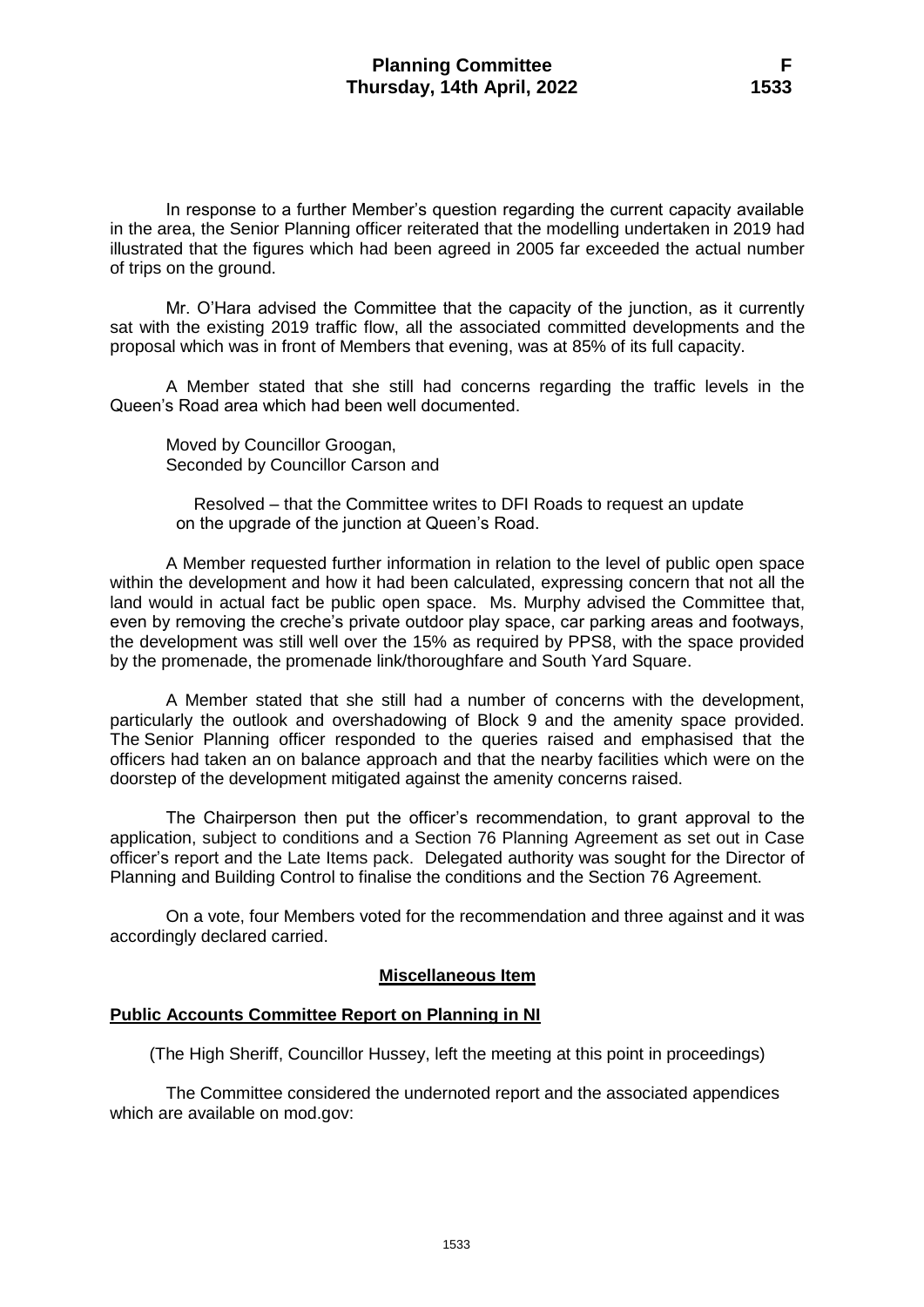## **"1.0 Purpose of Report or Summary of Main Issues**

**1.1 The NI Assembly, Public Accounts Committee (PAC) has published a report and recommendations in relation to Planning in Northern Ireland. This paper provides an overview of the PAC report and recommended response from the Council. The proposed response is to be considered by the Strategic Policy and Resources Committee on 15 April 2022. A full copy of the PAC report is provided at Appendix 1 on mod.gov. The Council's proposed response is provided at Appendix 2 on mod.gov.**

## **2.0 Recommendation**

- **2.1 That the Committee notes this report including the proposed response to the Public Accounts Committee at Appendix 2 on mod.gov.**
- **3.0 Background**
- **3.1 In February 2022, the Planning Committee considered two recent reviews of the NI planning system:**
	- **Firstly, the Northern Ireland Audit Office's review of the NI planning system (copy provided at Appendix 3 on mod.gov); and**
	- **Secondly, the Department for Infrastructure's review of the implementation of the Planning Act (Northern Ireland) 2011 (copy provided at Appendix 4 on mod.gov).**
- **3.2 Following publication of the Northern Ireland Audit Office (NIAO) report, the NI Assembly: Public Accounts Committee (PAC) has been hearing evidence from key stakeholders. The following sessions were held.**
	- **Evidence from the Department for Infrastructure – 10 February 2022**
	- **Evidence from SOLACE – 17 February 2022 (including evidence from Kate Bentley, Director of Planning and Building Control, Belfast City Council)**
	- **Evidence from NILGA – 24 February 2022**
- **3.3 The PAC subsequently published its report on 'Planning in NI' on 24 March 2022. This paper provides an overview of the PAC report and includes a recommended response from the Council. A full copy of the PAC report is provided at Appendix 1.**
- **3.4 As further background reading, Members are referred to the agenda item to the February Planning Committee on the NI Audit Office report and the Departmental review of the implementation of the Planning Act (Northern Ireland) 2011, see link below:**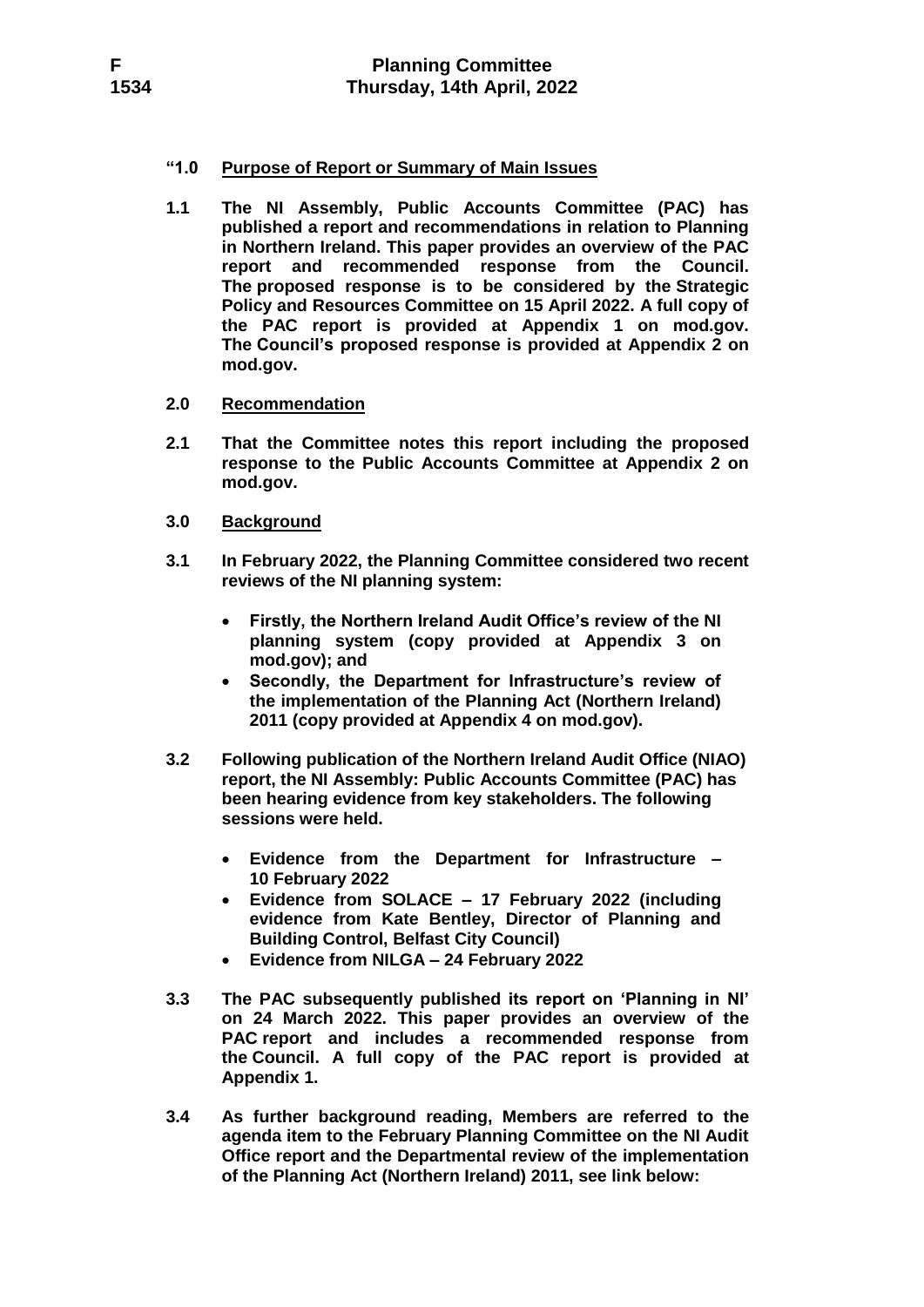[https://minutes.belfastcity.gov.uk/ieListDocuments.aspx?CId=167&MI](https://minutes.belfastcity.gov.uk/ieListDocuments.aspx?CId=167&MId=10643&Ver=4) [d=10643&Ver=4](https://minutes.belfastcity.gov.uk/ieListDocuments.aspx?CId=167&MId=10643&Ver=4)

## **4.0 Public Accounts Committee Report on Planning in NI**

## **Overview**

- **4.1 Consistent with the findings of the NIAO report published in February 2022, the PAC report is extremely critical of the NI planning system. It concludes that the planning system in Northern Ireland is not working effectively or efficiently. The PAC calls for a fundamental review, led by someone independent from the Department for Infrastructure, to bring about the long-term, strategic changes needed to make the planning system fit for purpose.**
- **4.2 In relation to performance, the PAC observes that since the transfer of functions in 2015, planning authorities have failed to deliver on many of their key targets, particularly on major and significant development. The PAC was 'appalled' by the performance statistics. It states that it is simply unacceptable that almost one-fifth of the most important planning applications aren't processed within three years highlighting that such poor performance has an impact on applicants, developers and communities and is risking investment in Northern Ireland.**
- **4.3 The PAC notes that progress on Local Development Plans (LDPs) has been equally poor – with none of the plans being able to progress to adoption in the seven years since transfer in 2015. The PAC heard of the potential for LDPs to shape communities and make decision-making processes easier, but noted that the process has been hindered by the complete underestimation of the complexity and volume of work required, a lack of key skills and resources available to councils. These challenges were considered to have been compounded by a series of unnecessary 'checks and balances' implemented by the Department. The PAC urges all those involved in planmaking to work together to streamline remaining LDP processes and produce these important plans as soon as possible.**
- **4.4 The PAC goes onto to express concerns about the poor quality of planning application submissions (BCC is the only Planning Authority that has so far sought to directly address this through publication of its** *Application Checklist* **in 2018). The PAC is also concerned about a lack of transparency in decision making (officers advise that BCC follows good practice in this regard through clearly minuting the reason/s for the Committee's decision where it overturns the officer recommendation.**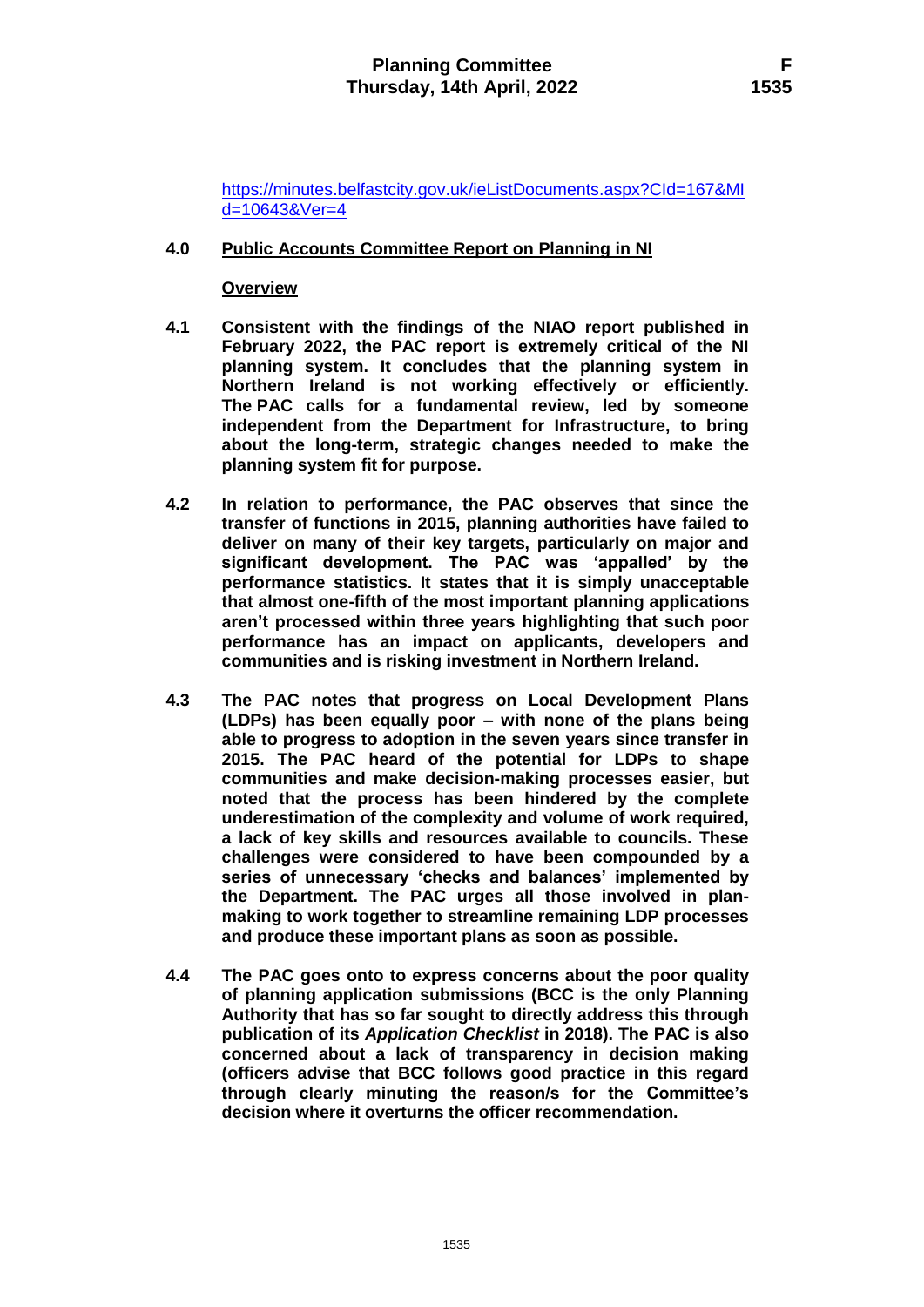**Committee reports also clearly explain where applications have been referred to the Committee by an individual Elected Member and reasons why).**

- **4.5 The PAC is critical of the role of the Department and its lack of action to address under performance in the system. It observes that the Department is not providing strong leadership in driving change and that it does not grasp the severity of the issues facing the NI planning system. In this regard, the PAC recommends that a commission is setup to oversee much needed change to the NI planning system, but that it should be chaired by someone independent of the Department.**
- **4.6 The PAC is extremely concerned about the significant level of silo working within the planning system itself and comments that it one of the worst examples of silo working in the public sector that it has ever encountered. It notes the fragmentation between central and local government, statutory consultees and even within the Department itself, highlighting that it will require a concerted effort from all those involved to work in a more productive way going forward.**
- **4.7 PAC Recommendations**

**The PAC report makes 12 recommendations, some of which overlap with the recommendations of the NIAO report. The recommendations are reproduced below with additional context around each provided in the PAC report (see Appendix 1).**

- **1. The planning system in Northern Ireland is not working. The Committee recommends that a Commission is established to undertake a fundamental review to ascertain the long-term, strategic changes that are needed to make the system fit for purpose. This should be led by someone independent from the Department.**
- **2. The Committee has heard that there are a number of opportunities to make immediate improvements to the planning system. We recommend that a commission is established to identify tangible improvements that can be achieved in the short term. This must focus on problem solving, delivery and achieving outcomes within a fixed time frame.**
- **3. The Committee expects action to be taken to improve the planning system. In lieu of any accountability for performance within the system, the Department will provide the Committee with a radical action plan and provide the successor Committee with an update on the improvements made in six months' time.**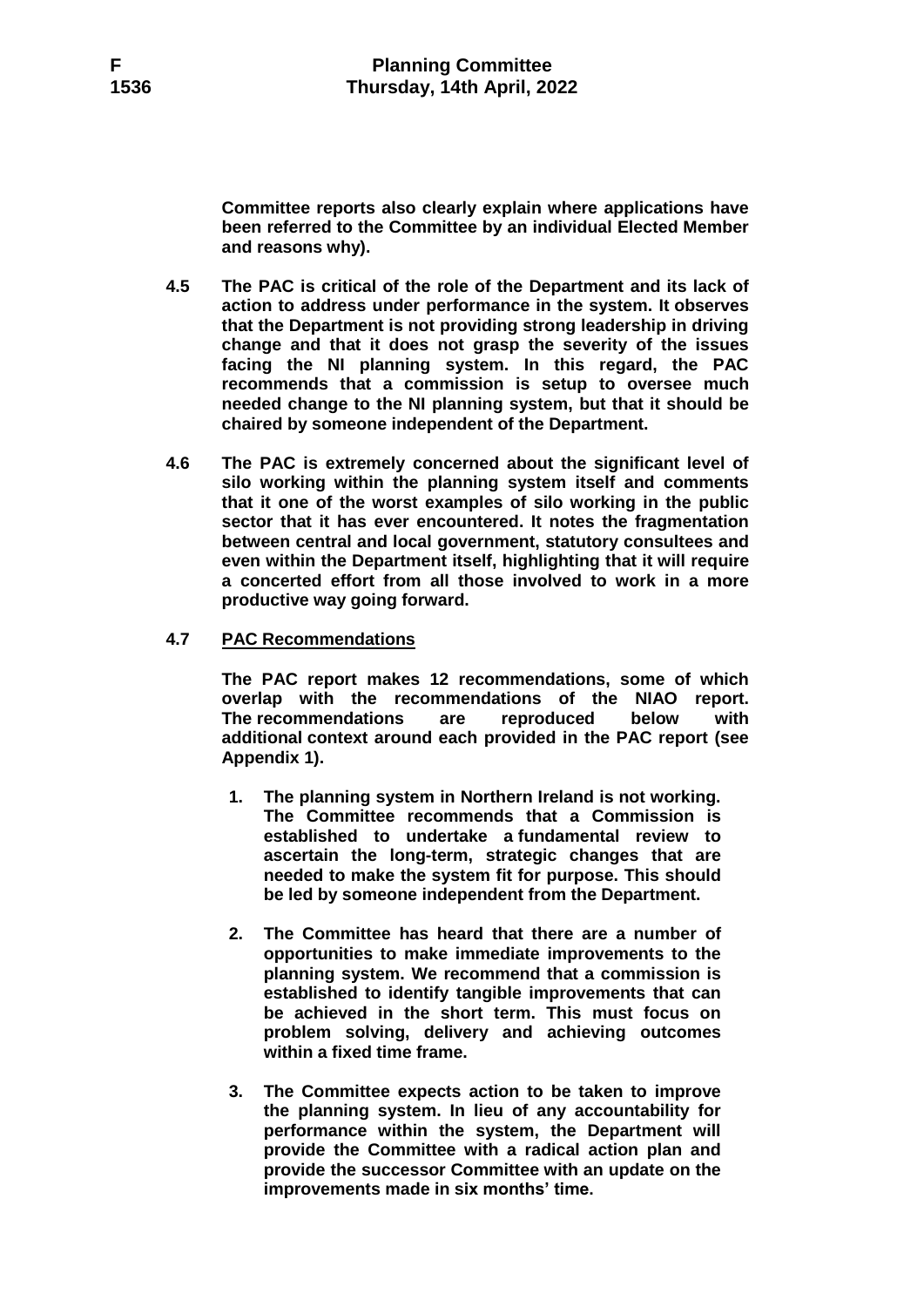- **4. The Committee recommends that the Department considers ways to streamline the remaining LDP processes, and works with councils to learn lessons from those that have been through the independent examination process with a view to taking a more pragmatic approach to the remaining plans. The Department and councils need to work collaboratively to produce these important plans as soon as possible.**
- **5. The Committee recommends that all those involved in decision-making ensure that processes are open and transparent, particularly where a high degree of interpretation has been exercised. The Department and councils should consider how checks on good record keeping, to ensure transparency, could be carried out effectively.**
- **6. The Committee recommends that the Department should ensure that there is suitable and proportionate means of engaging with the planning system. This should include a deeper consideration of the appropriateness of limited third-party rights of appeal.**
- **7. The operation of the planning system for rural housing is at best inconsistent and at worst fundamentally broken. The Committee believes that it is essential that policy in the area is agreed and implemented equally and consistently across Northern Ireland. The Department should ensure this is the case.**
- **8. The Committee recommends that the Department urgently considers how it exercises its oversight of the planning system. In the Committee's view, this must be accompanied with a cultural change. Intervention should be to support delivery and to make improvements. The current minimal approach is no longer sustainable.**
- **9. The Committee recommends that the Department and local government should implement immediate changes to improve the quality of applications entering the system. Whilst this may require legislative change, we do not believe that this should be an excuse for delay.**
- **10. The Committee recommends that planning authorities regularly review past decisions to understand their realworld outcomes, impact on communities and the quality of the completed development.**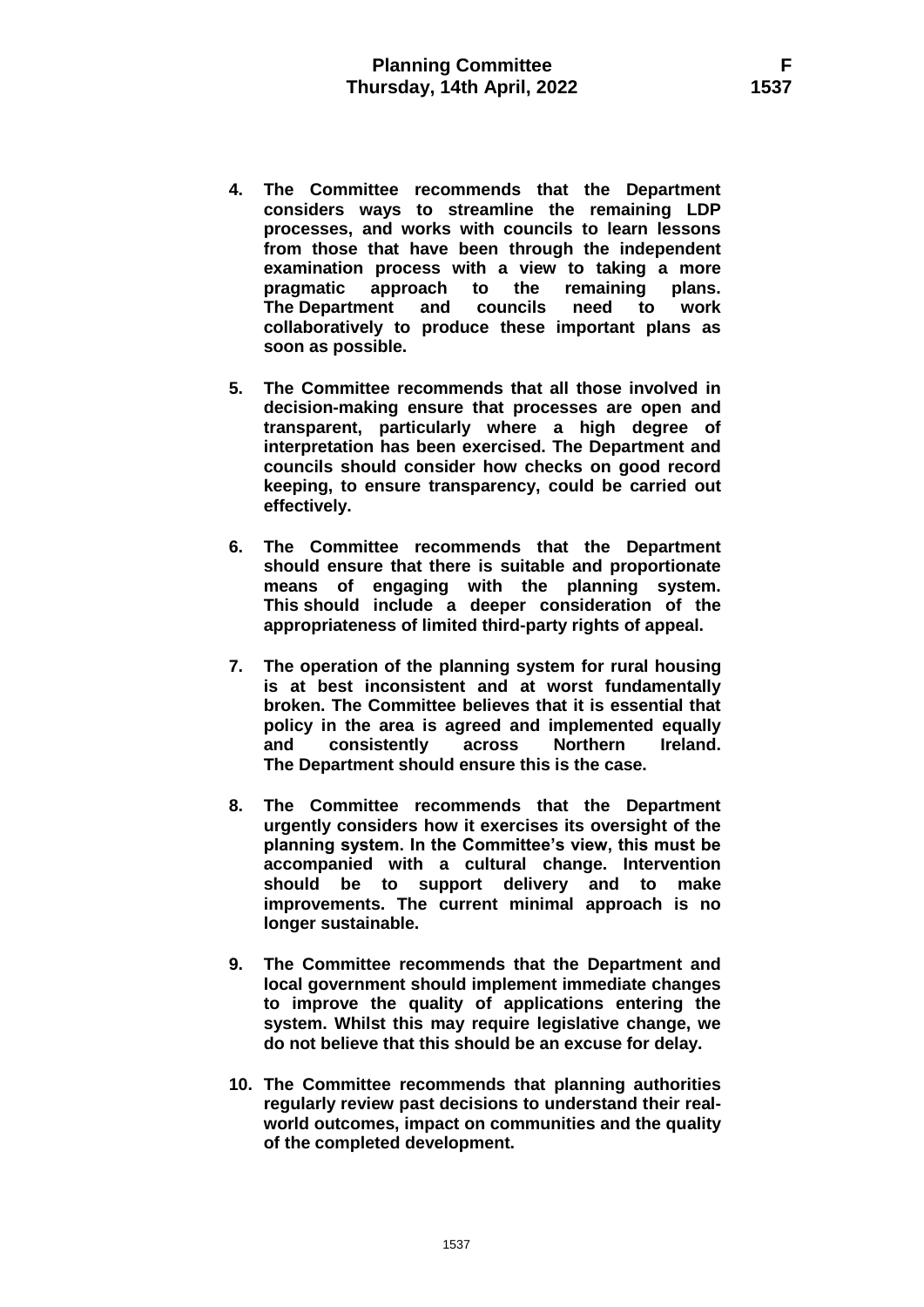- **11. The planning system must be financially sustainable and this requires an appropriate, long-term funding model. The Committee recommends that all those involved in delivering planning work together to achieve this. In the short term the Department should take the lead on bringing forward legislation on planning fees as a matter of urgency.**
- **12. There is a fundamental need for a cultural change in the way local and central government interact around planning. Whilst cultural change will take time, this should be reflected immediately in a more inclusive planning forum which includes representation from developers and communities.**
- **5.0 Next Steps**
- **5.1 As reported to the Planning Committee in February 2022, this is a pivotal time for the NI planning system. Publication of the NIAO and Public Accounts Committee reports represents a significant opportunity for much needed change and improvement.**
- **5.2 The Department for Infrastructure must provide a formal response to the PAC report within 8 weeks of its publication (i.e. by 19 May 2022). The recommendations also require an update be given to the successor Public Accounts Committee on the improvements made in six months' time.**
- **5.3 SOLACE (Society of Local Authority Chief Executives in NI) is expected to provide a response on behalf of the 11 councils. It is recommended that Belfast City Council also formally responds. A recommended response to the PAC report is provided at Appendix 2 for notation by the Planning Committee and agreement by the Strategic Policy and Resources Committee.**
- **5.4 The PAC's recommendation to establish a commission to oversee the fundamental change necessary for the NI planning system is welcomed along with the proposal to include representatives of the development industry and communities. It is only through the participation of all key stakeholders that appropriate solutions can be developed and the necessary improvements delivered. The Council has a very important leadership role in this change process and will be seeking representation on the commission and any structures that feed into the proposed processes.**